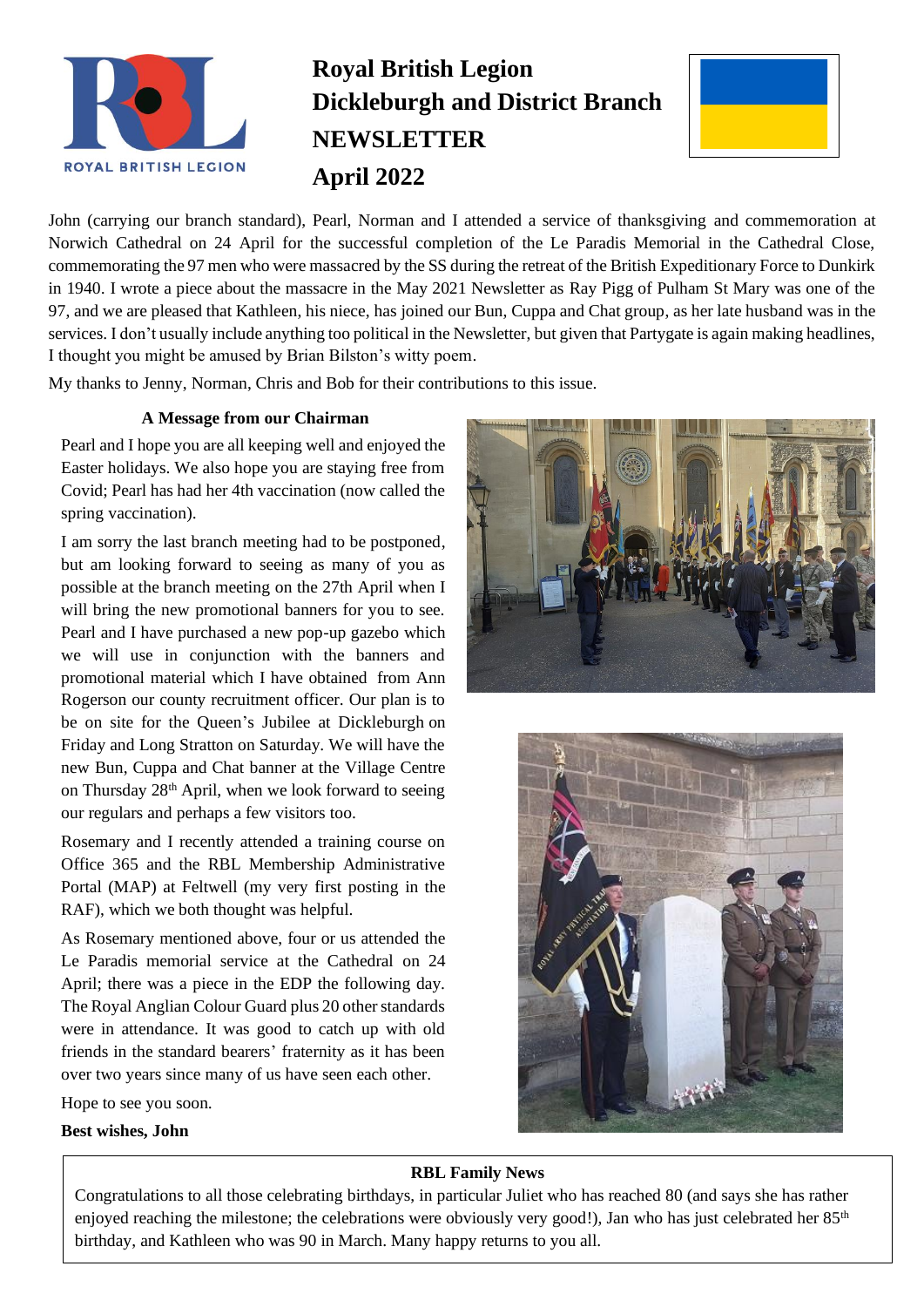## **Flight Sgt Laurence Lloyd Ruddock**

## **by Jenny Jones of the Diss Family History Group**

# *In 1992, in the days before the Internet, Jenny started to search for information about her great uncle who was killed during World War 2.*

It was the unsaid words that spoke to me when I was a child growing up in the 1950s. The break in my father's voice when talk turned to Laurie, his brother, and the silence that followed. Flight Sgt Laurence Lloyd Ruddock was the youngest of his large family and the nearest in age to my father. He was killed in action at the age of 24, two years before I was born, but he has occupied a place in my heart ever since I can remember. I knew so little about the good-looking young man in the photograph on my grandmother's front room wall, but I do remember her saying proudly that he was a tail-end-Charlie - a rear gunner - as well as a wireless operator. She also spoke bitterly of Laurie's young widow who



had detached herself from the family shortly after his death. I was to find out that there was more to that story.

It was the beginning of a journey that would unite past and present and bring reconciliation and new friends, but originally my objectives were simply to find out about his flying career. I acquired a copy of Laurie's service record and discovered that he joined up in 1941 and, after various postings in England, joined 292 Squadron in May 1944. He died on 13<sup>th</sup> October 1944. It was a start. A chance encounter a year later with a retired Wing Commander who had been a POW in the War brought new hope when he offered to submit an enquiry to an RAF monthly magazine.

Three weeks later, in the early evening my phone rang. When I answered a cultured male voice said "Hello, is that Jenny?" This is Cliff, Laurie's pilot." In half an hour I knew the whole story of the circumstances which led to Laurie's death. In late May 1944, Cliff, Laurie and the rest of the crew were writing their wills prior to being deployed on Beaufighters on operations over the Mediterranean when they were pulled out and told they were going to Jessore in India to join 292 Squadron – Coastal Command. This squadron had been formed in February as a dedicated air/sea rescue squadron, equipped with Walrus flying boats, which were carried underneath the aircraft. In April 1944, the squadron had received several Vickers Warwick



aircraft. They were twin engine planes, designed in parallel with the Wellington and of the same geodetic construction. Ultimately, they would prove to be unsuited to the climate as the fabric had a tendency to disintegrate.

It was obvious that Cliff and his crew had been a close-knit group who had enjoyed many good times together. On their way over to India, they had a stopover in Egypt. None of them had been anywhere that exotic before so Cliff decided he would create a small problem with the aircraft to enable them to have a good look around while it was being fixed. Shortly after arrival in India, Laurie and the crew were posted to Chittergong, on the Bay of Bengal. As usual the barracks were some distance from the airfield, so the men were transported there by bullock cart. Cliff said that the animals knew their way so the driver would frequently doze off on the return journey. Some bright spark would occasionally turn the cart around and the driver would wake up to find himself back at the airfield.

In the early hours of the 13 October, Warwick HG 125 X took off in the dark on a routine operation but experienced an engine failure at 1000 feet, just as Cliff was settling on course. The propeller would not feather, and he could not maintain height. He tried to get back to base but some Spitfires were taking off and on circling to attempt another landing he lost more height so had to put down in the sea just off Cox's Bazaar. Laurie remained at his set broadcasting distress signals while the rest of the crew got into ditching positions. Sadly, when the aircraft hit the water, Laurie was thrown forwards and, according to Wing Commander Eric Starling's weekly bulletin, Laurie was 'laid out by the impact' when the plane buckled under the force as they hit the water. Six of the crew of nine managed to get out of the plane and into the dinghy. They were picked up three and a half hours later, reportedly suffering no ill effects. Laurie and two gunners who were trapped went down into the depths of the ocean with the aircraft. Cliff assured me that Laurie was definitely dead because he checked on his way out of the stricken aircraft.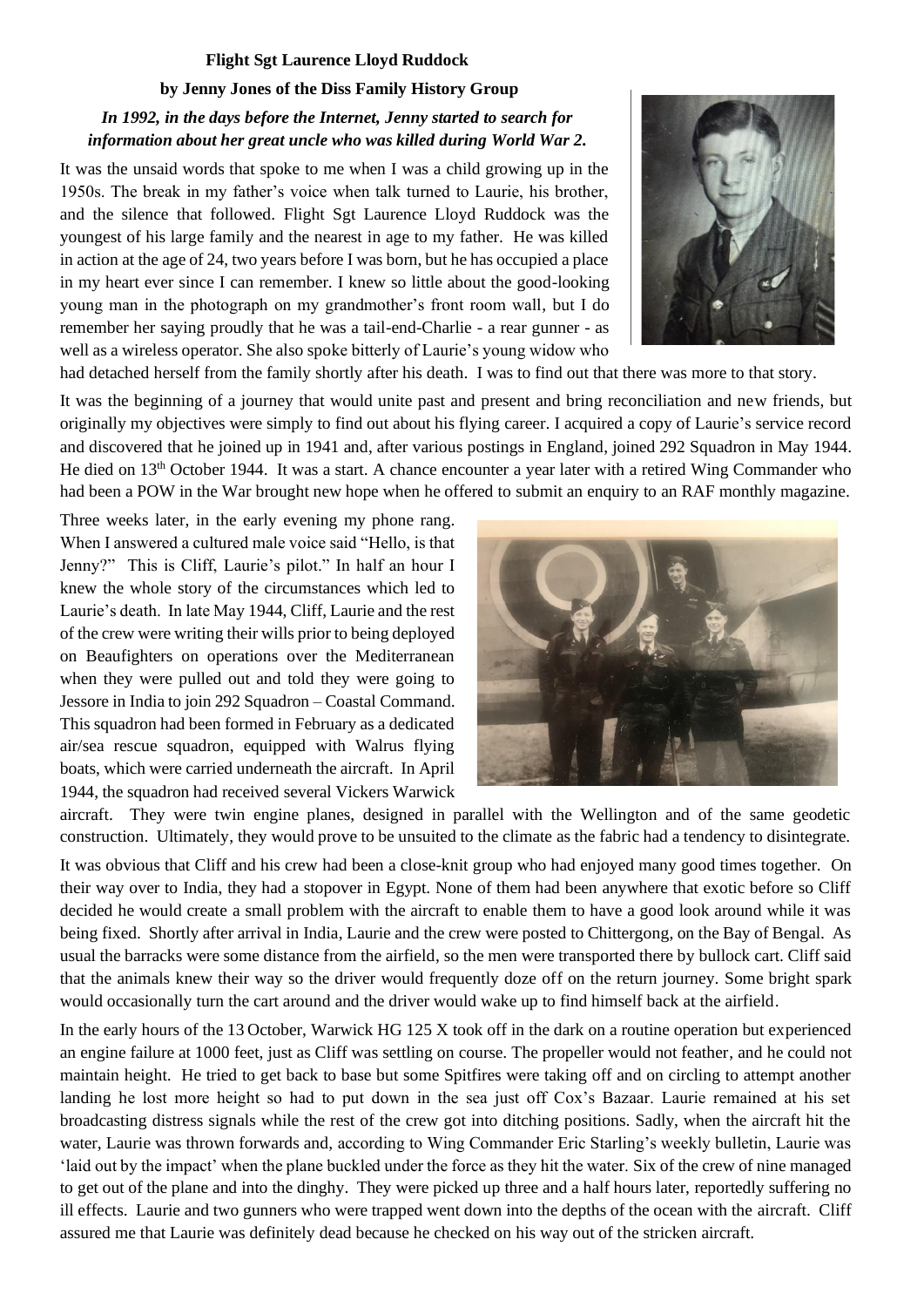#### **The Downing Street Exodus**

After the advisers, it was the desk lamps. These are dark days, they said as they made their way ou we are no longer prepared to make light of it all. The filing cabinets filed out next, followed by the laser jet printers, the adjustable footrests, and the fridges stocked with wine.

In-trays went out. Tables turned, too. Stationery cupboards unstationed themselves and office chairs told him to swivel. The wallpaper peeled itself off in protest. Gilt-edged mirrors offered looks of resignation as the clocks called time.

In every room, the Georgian panelling unpanelled itself. Persian carpets curled up, rolled out the door and down the street. Along the staircase, the former Prime Ministers made a dash for it from their portraits, seeking sanctuary in the National Gallery.

We want nothing more to do with this, hissed a radiator, tearing itself off a wall, while the boiler exploded with rage. In the entrance way, four Corinthian columns withdrew their support, and the whole building began to shake and crumble.

#### **Brian Bilston**



Students in an advanced biology class were taking their mid-term exam. The last question was, 'Name seven advantages of Mother's Milk.' One student was hard put to think of seven advantages. He wrote:

- 1) It is the perfect formula for the child.
- 2) It provides immunity against several diseases.
- 3) It is always the right temperature.
- 4) It is inexpensive.
- 5) It bonds the child to mother and vice versa.
- 6) It is always available as needed.

And then the student was stuck. Finally, in desperation, just before the bell rang indicating the end of the test he wrote:

7) It comes in two attractive containers and it's high enough off the ground so the cat can't get it.

#### **Flight Sgt Laurence Lloyd Ruddock** contd.

How I wish my grandmother had known that. A few days later all the Warwicks were grounded and replaced by Liberators.

This was not the end of the story. I was invited to lay a wreath at 292 Squadron's next reunion in Hampshire in April 1994 and I felt honoured, but there was another person to consider - Laurie's wife Florence, if she were still alive. She had remarried and my closest cousin knew her surname. Luckily, she was listed in the telephone directory, so I sent a letter. Within a few days she called me. She was thrilled but said she had something to tell me. She had desperately wanted a child, but Laurie wanted to wait until the war was over. When she knew that my parents were expecting me, she could not cope with their happiness and definitely did not want to see me, which was why she severed all contact. She gave birth to a daughter after remarrying in 1947.

She asked me a question. Did I have any knowledge of a gold cross and chain that would have been in my grandmother's possession? Laurie had bought it for Florence on his last leave and when the news came that he was missing, presumed killed, she had taken it off and hung it around my grandmother's neck to comfort her, saying she would like it back. It was never returned. I asked my cousin if she knew anything about it and she said that it was probably the one she had inherited from her mother but feared that it had been among the items stolen in a burglary a couple of months previously. I told Florence that I hadn't been able to trace it but some days later I got a call. It had been found tucked away somewhere, minus its chain. The next day I drove to Kent, collected it and knocked on Florence's front door. Fifty years after losing it she was reunited with her cross.



**2021 Poppy Appeal**

We are delighted to report that we have paid a total of £3244.69 into the Poppy Appeal, covering the Dickleburgh and Long Stratton areas. We are most grateful to all who gave so generously to the Appeal and to all the shops, businesses and churches who supported us with tins and collections. We still do not have a Poppy Appeal Organiser for either Dickleburgh or Long Stratton though, so please let us know if you would like to fill either vacancy!